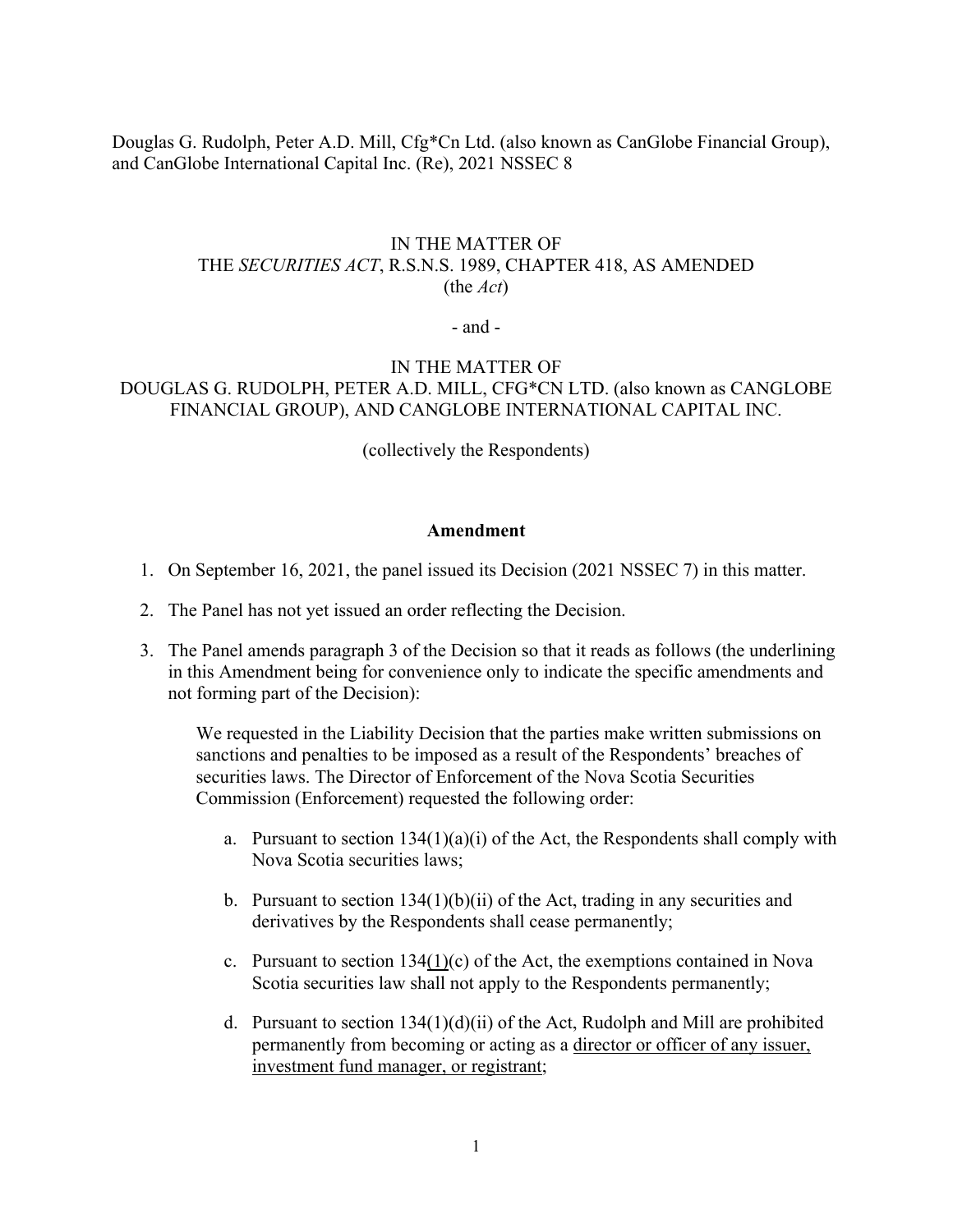- e. Pursuant to section  $134(1)(g)$  of the Act, the Respondents are prohibited permanently from becoming or acting as a registrant, investment fund manager, or promoter;
- f. Pursuant to section 135 of the Act, Rudolph shall pay an administrative penalty to the Commission of \$1,800,000;
- g. Pursuant to section 135 of the Act, Mill shall pay an administrative penalty to the Commission of \$600,000;
- h. Pursuant to section 135A of the Act, Rudolph shall pay costs in connection with the investigation and conduct of this proceeding in the amount of \$52,500; and
- i. Pursuant to section 135A of the Act, Mill shall pay costs in connection with the investigation and conduct of this proceeding in the amount of \$17,500.
- 4. The Panel amends paragraph 13 of the Decision so that it reads as follows (the underlining in this Amendment being for convenience only to indicate the specific amendments and not forming part of the Decision):

In the circumstances, given the extent of the fraud, the number of victims impacted and the sheer volume of breaches of securities laws in question, it is necessary and appropriate for the Respondents to be prohibited from participating in the Nova Scotia capital markets. A permanent ban on participating in the capital markets is consistent with the caselaw. We hereby order that each of the Respondents be permanently banned from trading in securities and derivatives and are prohibited permanently from becoming or acting as a director or office of any issuer, investment fund manager, or registrant, and from becoming or acting as a registrant, investment fund manager, or promoter. We also order that the exemptions in Nova Scotia securities laws permanently not apply to the Respondents.

5. The Panel amends paragraph 56 of the Decision so that it reads as follows (the underlining in this Amendment being for convenience only to indicate the specific amendments and not forming part of the Decision):

For the above reasons, we will order that:

- a. Pursuant to section 134(1)(a)(i) of the *Act*, each of the Respondents shall comply with Nova Scotia securities laws;
- b. Pursuant to section 134(1)(b)(ii) of the *Act*, the Respondents shall permanently cease trading in any securities and derivatives;
- c. Pursuant to section 134(1)(c) of the *Act*, the exemptions contained in Nova Scotia securities law shall not apply to the Respondents permanently;